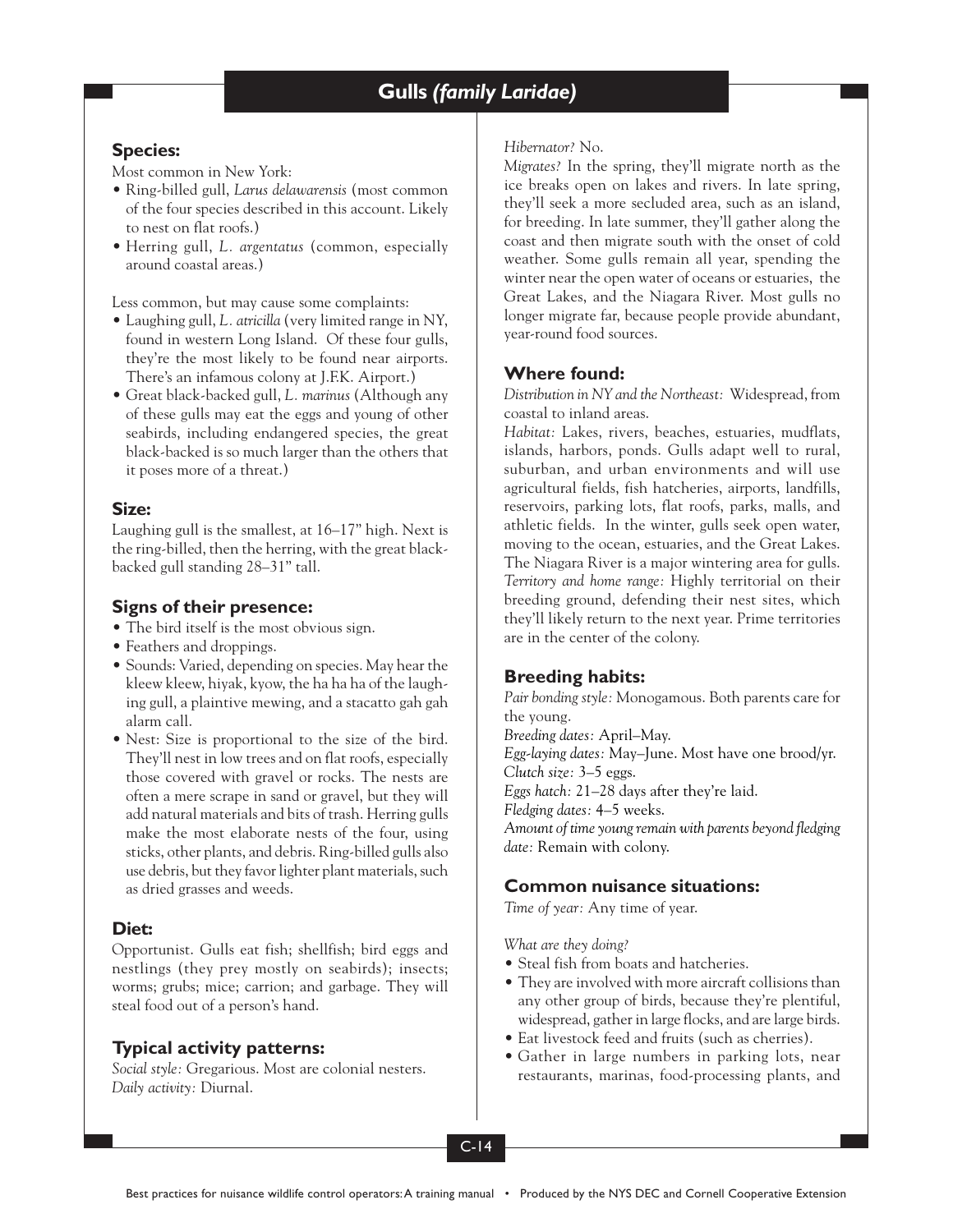**Gulls**

parks. Their droppings foul objects and buildings. They can be raucous.

- If they gather in large numbers, their droppings can contaminate public water supplies.
- Mob people, trying to steal food from them.
- They may eat the eggs and nestlings of endangered seabirds, such as the piping plover.
- They sometimes cause a nuisance when they nest on rooftops.
- Disease risks: cryptosporidosis, *E. coli* bacteria

### **Legal status in New York:**

Federally protected migratory birds (under the Migratory Bird Treaty Act).

Federal and state permits are required to capture, handle, or kill gulls, or disturb their eggs or nests (if there are eggs or young in the nest). Most gull management is handled by USDA-APHIS-Wildlife Services or state agencies, under the direction of the USDA-APHIS-Wildlife Services.

A landowner may chase or disperse gulls at any time without a permit, as long as the gulls are not physically harmed.

Control techniques marked by the  $\emptyset$  symbol require a federal and state permit. Control measures that affect wetlands may require other permits. Those techniques are marked by the  $\Omega$  symbol. Contact the DEC Bureau of Wetlands for information.

Questions about controlling nuisance gulls should be directed to your regional DEC wildlife staff or to: Rich Chipman, State Director USDA-APHIS-Wildlife Services 1930 Route 9, Castleton, NY 12033-9653. Call (518) 477-4837. Email: Richard.B.Chipman@usda.gov

## **Best practices**

Often, community cooperation is critical for effective solutions to nuisance problems caused by gulls. If you're confronted with a large colony nesting on a rooftop or at a landfill or airport, work with government wildlife biologists, because they have the option of using additional techniques that require federal permits. In some cases, these techniques are far more effective, or are an important part of the strategy. If this is a new problem, you may be able to deal with it successfully using only the techniques that don't require permits.

*Remove artificial food sources (garbage, livestock feed, fish from hatcheries and boats):*

- It's not easy to control their food sources because gulls are highly adaptable, but you don't have to put out the fine china, either. Focus on the areas that provide their most favored foods and restrict the gulls' access as much as you can.
- If anyone is feeding the gulls, persuade them to stop.
- Clean up any garbage piles. Keep garbage cans and dumpsters closed securely, and the areas around the containers clean.
- Gulls also feed at fish docks, sewer outflows, food processing plants, trawlers, and feedlots. Keep those areas clean and try to frighten the birds away.
- Use a grid-wire network of highly visible stainless steel wire (28 gauge) or 80- lb. nylon monofilament line to protect large outdoor areas, such as fish hatcheries, garbage dumps, landfills, reservoirs, livestock feedlots, and fields. String the lines parallel to each other, about 15 feet apart and about 8 feet off the ground (a 15x15' grid also works well). This technique is highly successful with gulls.

*Make roosting and loafing sites less appealing:*

- Turn off fountains to encourage earlier freeze-up of ponds.
- Let the grass grow to a height of 8" or more to discourage gulls from resting in parks, playing fields, airports, and around ponds. This may work for ringbilled and laughing gulls but not herring gulls.
- ΩFilling or draining ponds, such as those near malls and office parks, may discourage gulls. With natural wetlands, this would require additional permits.
- To keep them off ledges:
	- fasten wood, stone, sheet metal, styrofoam, or plexiglass "plates" to the ledge at a 45º angle so they can't comfortably perch there.
	- Install one of the sharply pointed, steel exclusion devices, such as porcupine wire (prongs point out in many angles), ECOPIC™ (vertical rods), Bird Coil® (a steel coil that looks like a slinky), or nets.
	- Stretch steel wire (28-gauge) or monofilament line (80-pound) in parallel lines across the area. The lines must be very tight, so fasten the wires to L-brackets with turn buckles to remove slack. Attach the brackets to the wall using cable clamps or aircraft hose clamps, which can handle the high torque load on the wires. (Commercial versions are available, too, and may be easier to use.) Steel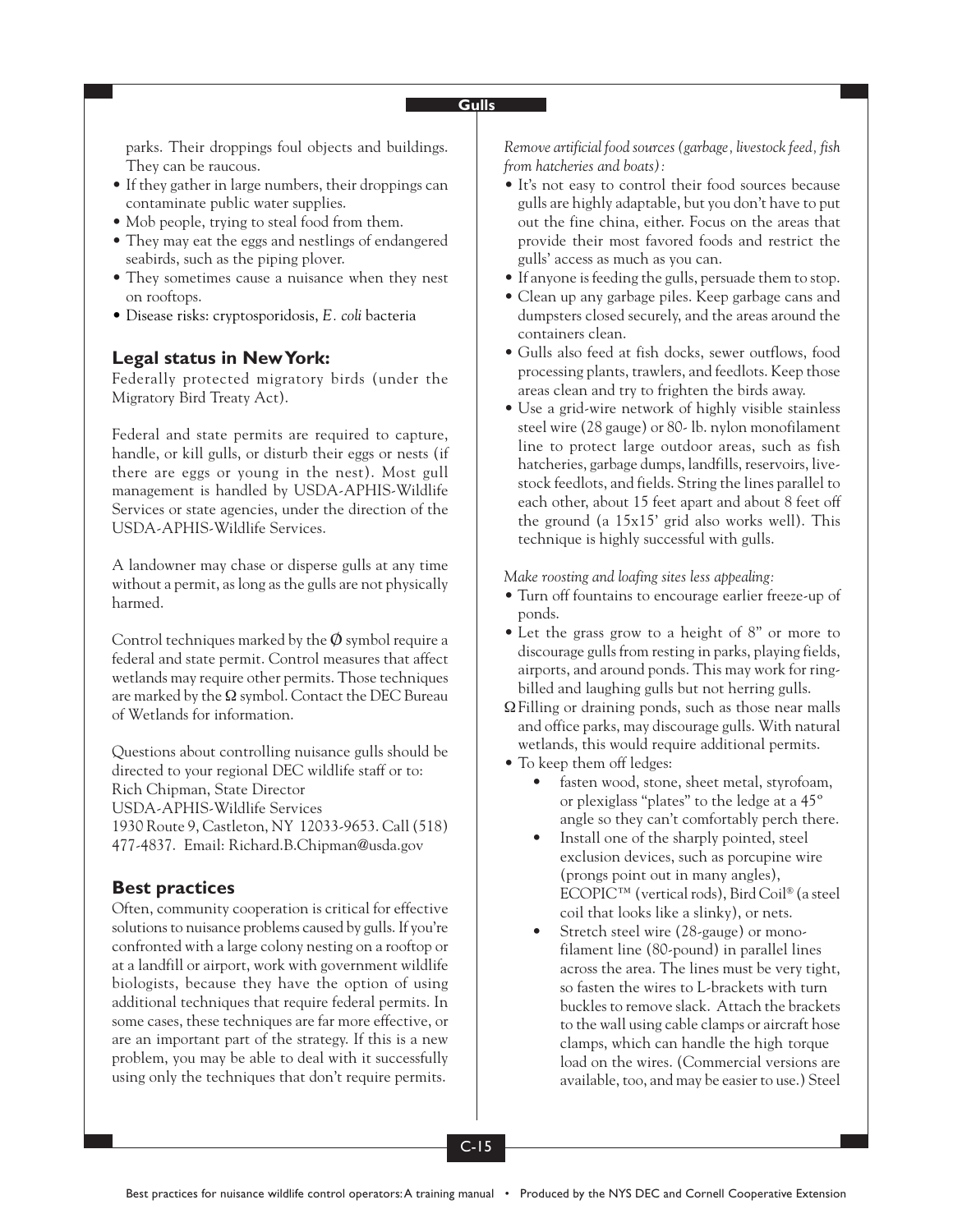#### **Gulls**

wire is more permanent and requires less maintenance than monofilament line.

• To keep them off rooftops or away from park ing lots and other flat areas: Install a 15x15 ft. grid-wire network (described earlier) or nets.

#### *Frighten them away:*

- Visual scare devices, such as helikites (a kite with an attached balloon) or a laser (the Avian Dissauder®) may frighten the birds away from the site.
- Try noisemakers such as tape-recorded gull distress and alarm calls, shell crackers, and propane cannons. They're most effective when the birds are airborne.
- Hazing, with trained birds of prey (usually falcons) or radio-controlled aircraft that look like falcons may also work. This technique is often used at airports.

*NWCOs with a commercial pesticide applicator license:*

- Nontoxic repellent: Gulls don't like to land on surfaces that have been treated with sticky polybutene repellents. But polybutenes can affect other species, and they can be messy and hard to remove. For these reasons, consider restricting your use of this tool to indoor applications. And how often do gulls cause problems indoors? You have better options.
- **Ø**Toxic repellent: Avitrol® is registered for use against gulls in New York, except for New York City, where it cannot be used. This restricted-use pesticide is available in a whole-corn bait mixture. Here's how it works. Gulls that eat the treated grain will behave erratically or gives warning cries, frightening the others in the flock. The birds that eat the Avitrol usually die. (The erratic behavior may distress onlookers, so this isn't recommended for use in public areas such as beaches or around restaurants. Its use is best limited to places with restricted access, such as landfills.) Like any lethal technique, this pesticide must be used carefully. If another animal ate a poisoned gull, it might sicken or die.

*Control their reproduction by removing their nests or disturbing their eggs so they don't hatch*:

• NWCOs are unlikely to be involved with these efforts, but here's an overview. Many factors influence the control strategy, including the size of the colony, how long the birds have nested at that site, and whether the goal is to chase them away or to stop them from breeding. Let's say the wildlife biologists will be removing eggs as part of their gull management. If the gulls have just chosen a new site, the wildlife biologists may remove eggs as soon as they're laid because the gulls may just fly off and seek a better breeding site. But if it's a large colony that's well-established, the gulls will not easily abandon the site. In this case, the biologists may focus on trying to break their breeding cycle, instead. They may wait until the birds have been incubating for a week or two before they remove the eggs, because then the gulls will be less likely to lay more eggs. The biologists may repeat the egg removal after another two weeks.

- Egg disturbance techniques (oiling, addling, puncturing, or removing eggs, or substituting dummy eggs) are most effective when the colony is small. With larger populations, some of these techniques, such as addling, puncturing, and substituting dummy eggs, are probably impractical because they're laborintensive and time-consuming. Also, you'd need to tamper with nearly every egg to ensure success, and that grows more challenging with larger flocks.
- One disadvantage of these techniques is that if they may take several years to work—if they work at all. New birds might join the flock, increasing the numbers you're trying to reduce. Birds that fail to hatch eggs successfully might move to a new breeding area and cause a nuisance there, so this approach might not be neighborly. Some biologists believe that gulls that have taken to nesting on roof tops will continue to seek roof tops, for example. In such cases, they recommend removing the adult birds.
- **Ø**Of all these egg disturbance techniques, the only ones that are really practical in most situations involving gulls are removing the eggs outright or oiling them. Generally, the colony is just too large for the other techniques.
- **Ø**Oiling eggs: Coating eggs with corn oil prevents gases from passing through the shell so the embryo suffocates. The eggs are either sprayed with oil or dipped into a container of oil, then put back into the nest so the parents will continue incubating them. If the eggs are removed, the gulls usually seek a more secure area in which to lay another clutch. In an established colony, if used by itself, this technique may not eliminate the problem.
- **Ø**Removal of eggs: If it's at least 1–2 weeks into the incubation, the eggs can probably be removed without prompting the female to renest. She may be less biologically able to lay eggs, but don't count on it. Return in two weeks to remove any new eggs.